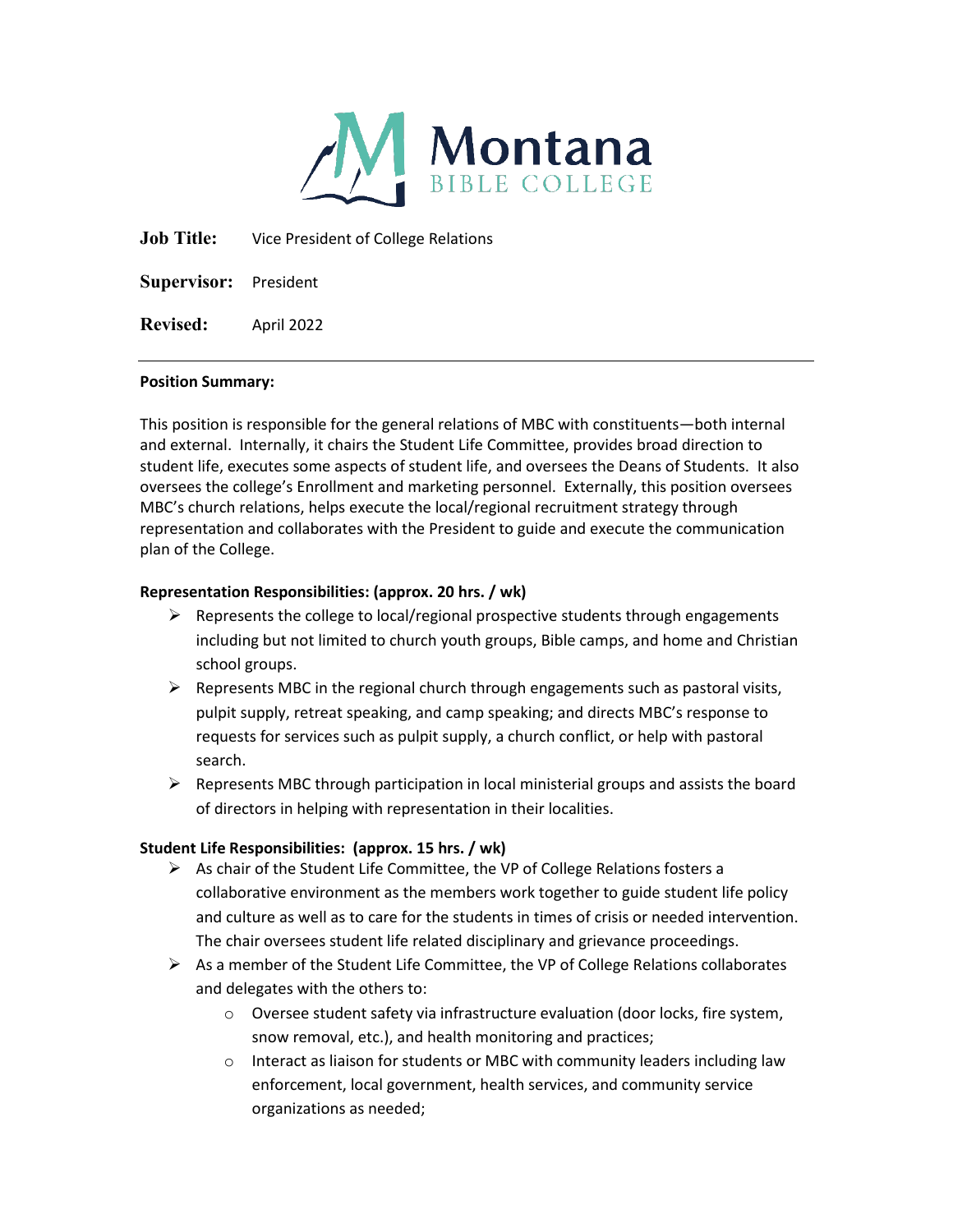- $\circ$  Stay current on issues faced by today's students including technology, cultural trends, sexual expression, gender identity, and gender-specific challenges and ministry needs.
- $\triangleright$  Specific Student Life responsibilities are assigned to the VP of College Relations and the Deans of Students based on the assignment of the president according to giftedness and capacity. With current personnel, it is hoped that the next VP of College Relations will be able to oversee (while delegating many of the details to the Administrative Assistant(s), the RAs, and Student Activity Leadership Team):
	- o The planning and execution of chapels;
	- o Student life events;
	- o The student life portion of each semester's Registration/Orientation;
	- o MBC's annual Christmas Banquet;

#### **Communication Responsibilities: (approx. 4 hrs. / wk)**

- $\triangleright$  Broadly oversees and guides the public communications of the college and those staff members who execute them to ensure that the messaging is clear, articulate, truthful, and winsome. Such communications include the web site, social media, the Profile newsletter, and blogs.
- $\triangleright$  Oversees the internal communication of the campus community (e-bulletin, chapel and on-campus announcement screens).
- $\triangleright$  Coordinates with the President and other key staff members to execute the communication plan of the college.

#### **Other Duties: (approx. 4 hrs. / wk)**

- $\triangleright$  Participate in the College's discipleship program by discipling one to three students each semester;
- $\triangleright$  Manages budget for personal recruitment responsibilities and for MBC student life events;
- $\triangleright$  Other duties as assigned.

#### **Competencies:**

- $\triangleright$  Solid grasp of Scripture and agreement with the College's statement of faith;
- $\triangleright$  Love for students and eagerness to disciple them to maturity in Christ;
- $\triangleright$  Strong interpersonal skills a team player and collaborator with the ability to work with others on complex and sensitive issues;
- $\triangleright$  The ability to multitask, manage time, plan, organize and execute;
- $\triangleright$  Affinity with and commitment to the College's relational philosophy of ministry;
- $\triangleright$  Strong written communication skills, especially the ability to write in an engaging and grammatically accurate fashion;
- $\triangleright$  Strong oral communication, preaching ability, and interpersonal relationship skills suitable for effective ministry in and relationship-building with the regional church;
- $\triangleright$  Exhibits solid Christian character, humility in personal/professional interaction, and a commitment to ministry;
- $\triangleright$  Member of a local church body.